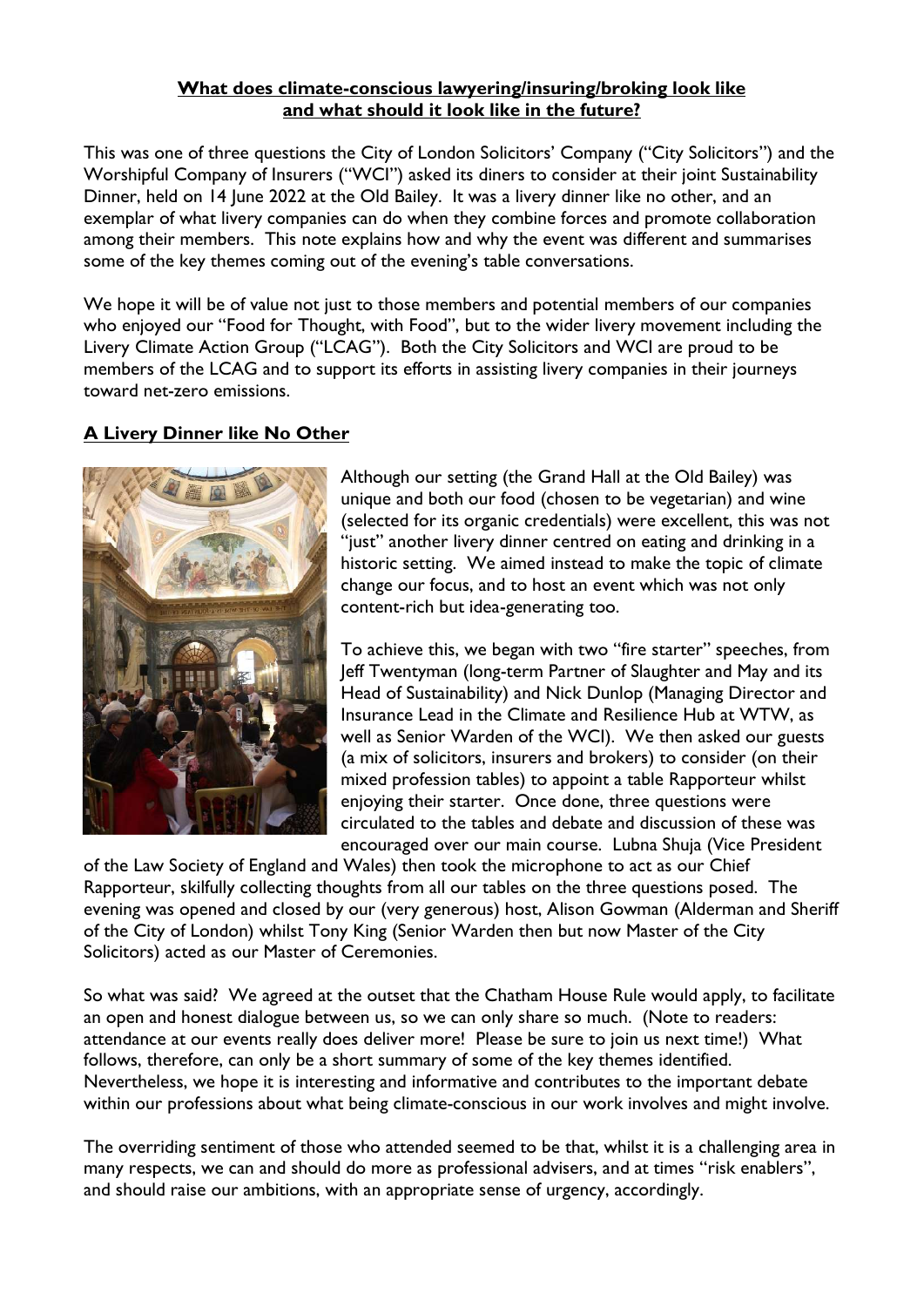### Our "Fire starters"

Some thoughts from a solicitor: Jeff Twentyman set the mood for the evening by positing that "sustainability is a whole business proposition". He proceeded to make a number of observations about how City and commercial solicitors might put climate thinking into a legal service.

His diagnosis was, in summary, this:

1. Climate-conscious lawyering will not present solicitors with many moments of decisive influence, even if at the margins solicitors can inform choices.



- 2. The rule of law (and associated concepts like the administration of justice, and rights to representation) can cast a long shadow under which commercial solicitors occasionally and conveniently shelter from daylight. In reality, most client/business acceptance decisions made by commercial law firms are influenced by profit-related motives rather than the social value of the work.
- 3. In the main, commercial law firms are not acting in the realm of individual rights and there is no applicable cab rule principle. Firms choose who they engage with and seek credit through association with their clients when it is positive.
- 4. Such firms are only "neutral" when it suits them, and often it suits them to assert neutrality when the actions of a client have the potential to affect their firm's reputation. Neutrality can therefore be claimed in an attempt to side-step responsibility for the impact of acts which flow from the delivery of legal services.

As to how solicitors might be climate-conscious lawyers who make a positive contribution to the climate crisis, Jeff's thoughts included these:

- 1. Joining the Net Zero Lawyers Alliance (and making the commitments in relation to a firm's own operations, capacity-building among its lawyers and assisting clients to transition their processes towards their own net zero trajectory) would be a great way to start.
- 2. As would joining the group of "High Ambition Law Firms" committed to evolving their practice, through business selection (more on this to be announced during London Climate Action Week), and supporting the IBA's work on its newly announced project ("The Gatekeepers Project") examining the role of lawyers as ethical gatekeepers within wider society.
- 3. Allocating your resources to the businesses that are contributing to people and planet, as opposed to those who distract from it, is likely to have the biggest impact and adopting a pro-climate "purpose" could be enormously engaging and motivating. Whilst it might be harder for an established law firm to do this than a new firm, it is not impossible. It would, however, require courage, conviction and a long-term view.
- 4. Like all businesses, law firms have a social licence to operate. There is no carve-out for law firms (regardless of what some of them may say about neutrality). One of the terms of a social licence is transparency, and so firms might be more transparent about, for example, what proportion of their income comes from what activity.
- 5. Individual lawyers might reflect on and recall their personal motivation for being a lawyer. The climate crisis is above all a challenge of climate justice and social justice. If we remember that we are humans first, this may rekindle an interest in the law to support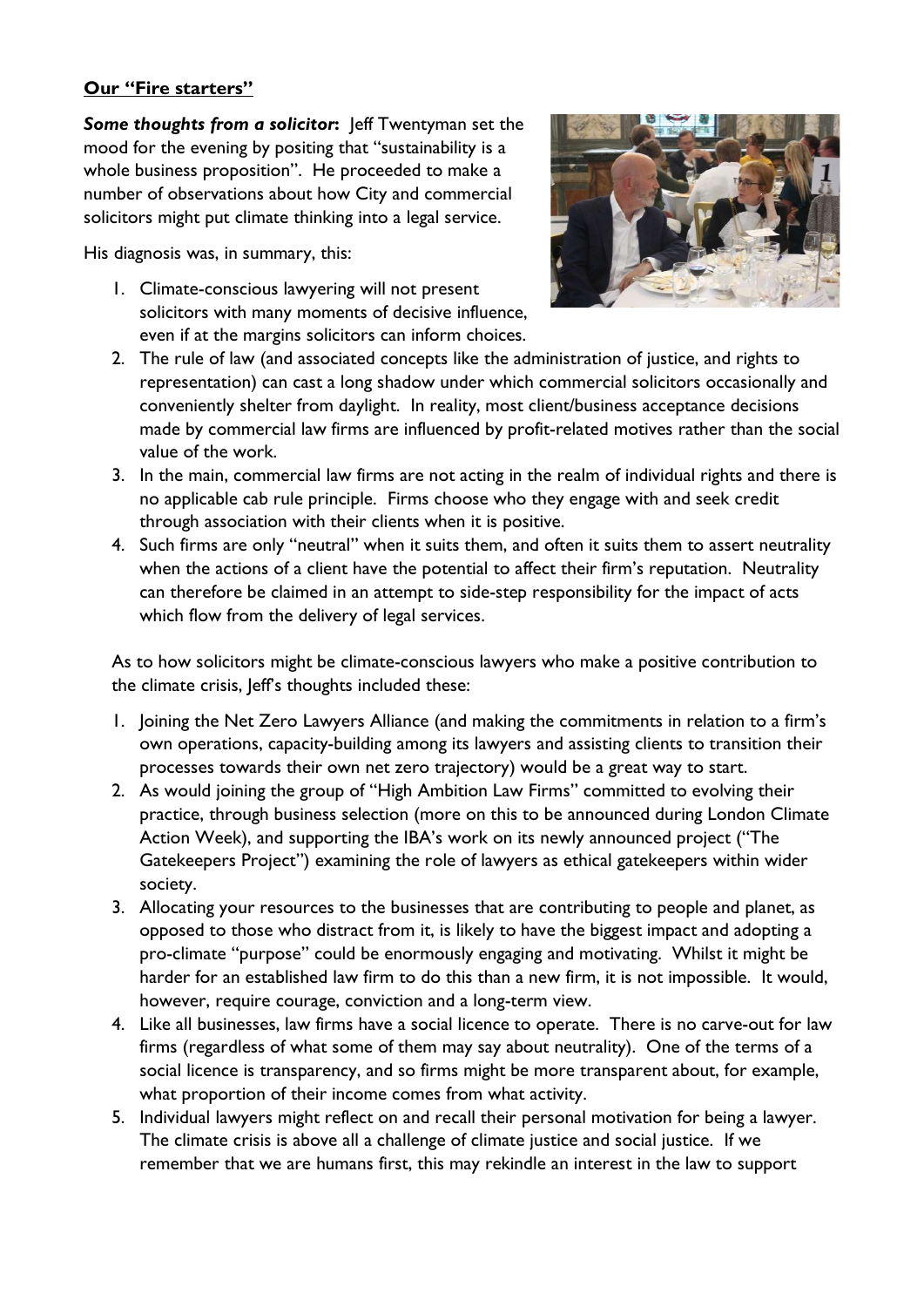outcomes which favour people and planet, and to help to change a "system" which isn't delivering.

Jeff's talk ended on the topic of leadership, asserting that society currently has more faith in business leaders than public leaders and politicians. Law firms are businesses, and so should, he thinks, take a position. He quoted John Amaechi OBE - "If you abstain from taking a position about incivility or corruption, you are not magically absolved of responsibility, you are complicit" - and finished on this powerful note of his own:

"Law firms are businesses. Leadership is hard, we are not magically absolved of responsibility, we must not be complicit."

Some thoughts from an insurer: Nick Dunlop then spoke about the historic role the insurance industry has played and continues to play in setting standards of risk management which enable us all to go about our day-to-day lives in safety. An example of this was the risk management and prevention of urban fires, with entire cities being laid out safely and protected by fire brigades because fire risk was understood, codified and mitigated by the insurance industry.



With the climate crisis front of mind, Nick wondered whether it might be time for insurers to rise to the challenge of taking a leading role again.

As to how insurers and brokers might codify and manage climate risk, he asserted that "We do it already" because the industry leads in blending climate science and financial models to price and allocate capital, in order to deliver a financial system that is resilient to extreme shocks from natural catastrophe. This capability is exactly what is being demanded now, he thought, by the real economy so that businesses can plan for a sustainable future and optimise how they are structured to be successful in a low carbon economy.

Nick therefore called upon the insurance sector to use this expertise, perhaps something that's more traditionally been tucked away at the back of their businesses, and to place it at the centre of its offering going forward.

He added that climate is fundamentally a risk issue. The whole climate debate should focus more on reducing risk to the system, rather than curbing emissions. We know have to reduce emissions, but this doesn't necessarily equate to reduced risk to business. These are non-correlated things. As the risk experts, insurers can therefore add significant value. They should be more comfortable in quantifying and managing this risk and creating de-risking solutions than any other industry insurers can articulate and measure what the climate issue means in terms of business risks and business opportunity. "They who own the risk agenda own the climate agenda", he suggested.

In terms of what climate-conscious insuring might look like, Nick made the following observations:

- 1. Insurers need to open up to what he called "extreme innovation", in attitude as well as products.
- 2. Insurers must collaborate in new ways, perhaps in ways which might be viewed by some, including regulators, as anti-competitive. Climate change is a huge problem which demands all the ideas we can collectively muster to solve.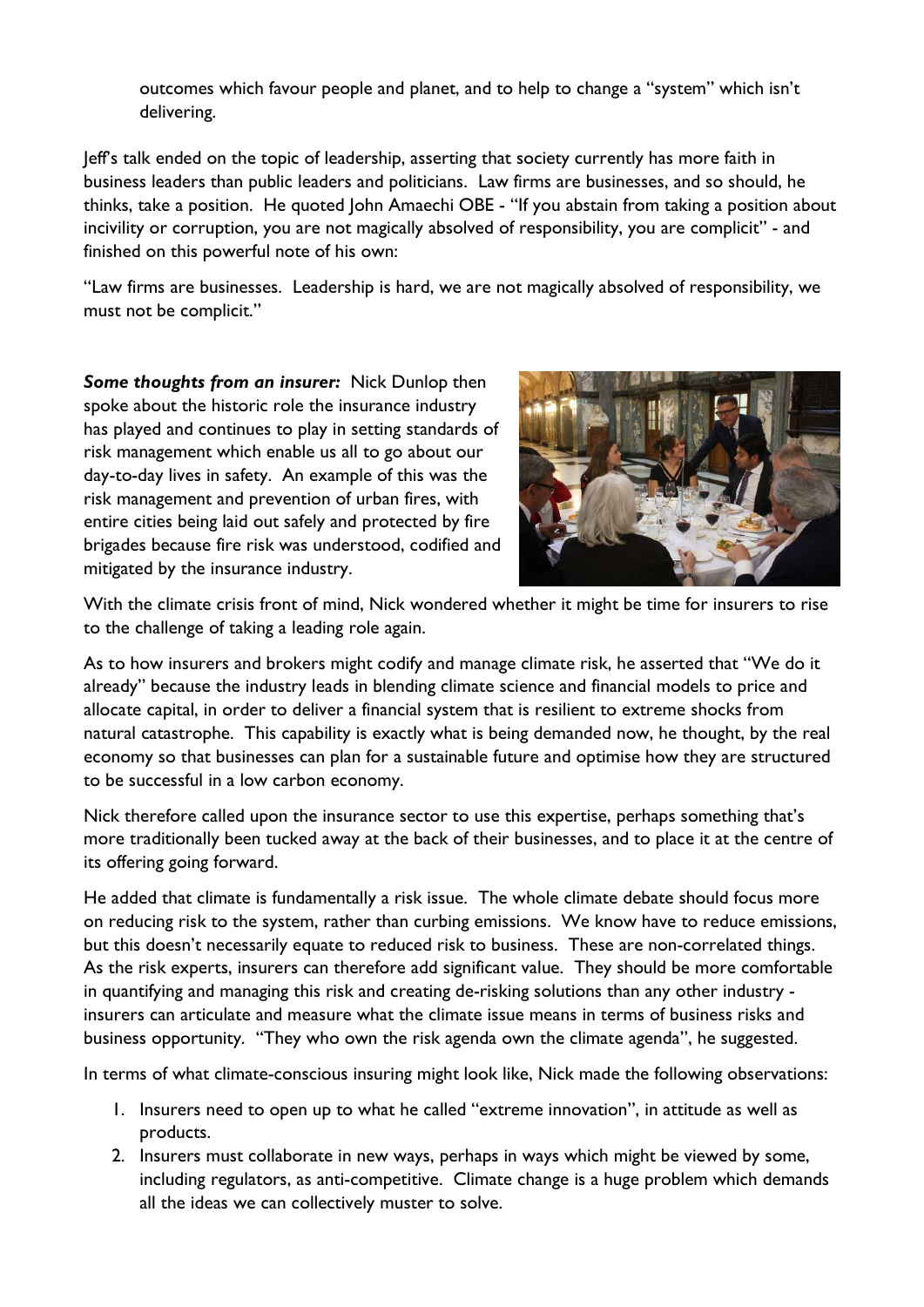- 3. Coming up with agreed common ways of measuring things would greatly assist. There aren't any now and this is wasting time.
- 4. Insurers might think more about how to incentivise and differentiate good risk quality from bad.
- 5. A focus for the sector might be on how to fill the "climate protection gap". Not only is there insufficient insurance protection against disaster risk for many highly exposed emerging economies, but very many large organisations are unaware of the risks they face due to climate change.
- 6. Insurers and brokers might reflect more and together about their collective responsibility to influence the trajectory to a low carbon economy, and how best to pull the very huge lever in their hands.

Nick concluded by sharing that a client had recently told him that insurers need to do far more influencing when it comes to climate. Given the great depths of their climate knowledge, analytics and risk insights, the client thought that insurers were best placed to be a supporter of their clients, to help them optimise their businesses through transition. To really advise them.

Nick challenged the insurance industry to do this and step away from its comfortable position of "just taking instructions". This would, he was certain, enable the insurance industry to be a pivotal player in the City of London as it grows its role of being the global centre of financing green.



# The Three Questions

We are incredibly grateful to Jeff and Nick for being prepared to act as "rabble rousers" at our dinner, to excite our diners to tackle their table "homework" with vigour. Which is exactly what they did next.

We asked our tables to consider these three questions, reporting back to us all through their Rapporteurs:

- 1. What does climate-conscious lawyering/insuring/broking look like now, in practice, and what do you think it should look like in the future?
- 2. Both solicitors and insurers are to some extent "risk enablers". Do you think there should be any limits to this when it comes to climate-related matters, and, if so, where should the line be drawn?
- 3. In the light of what you have heard this evening, what issue do you think should be at the top of the agenda for those solicitors/insurers/brokers wishing to advise their clients proactively on climate-related matters?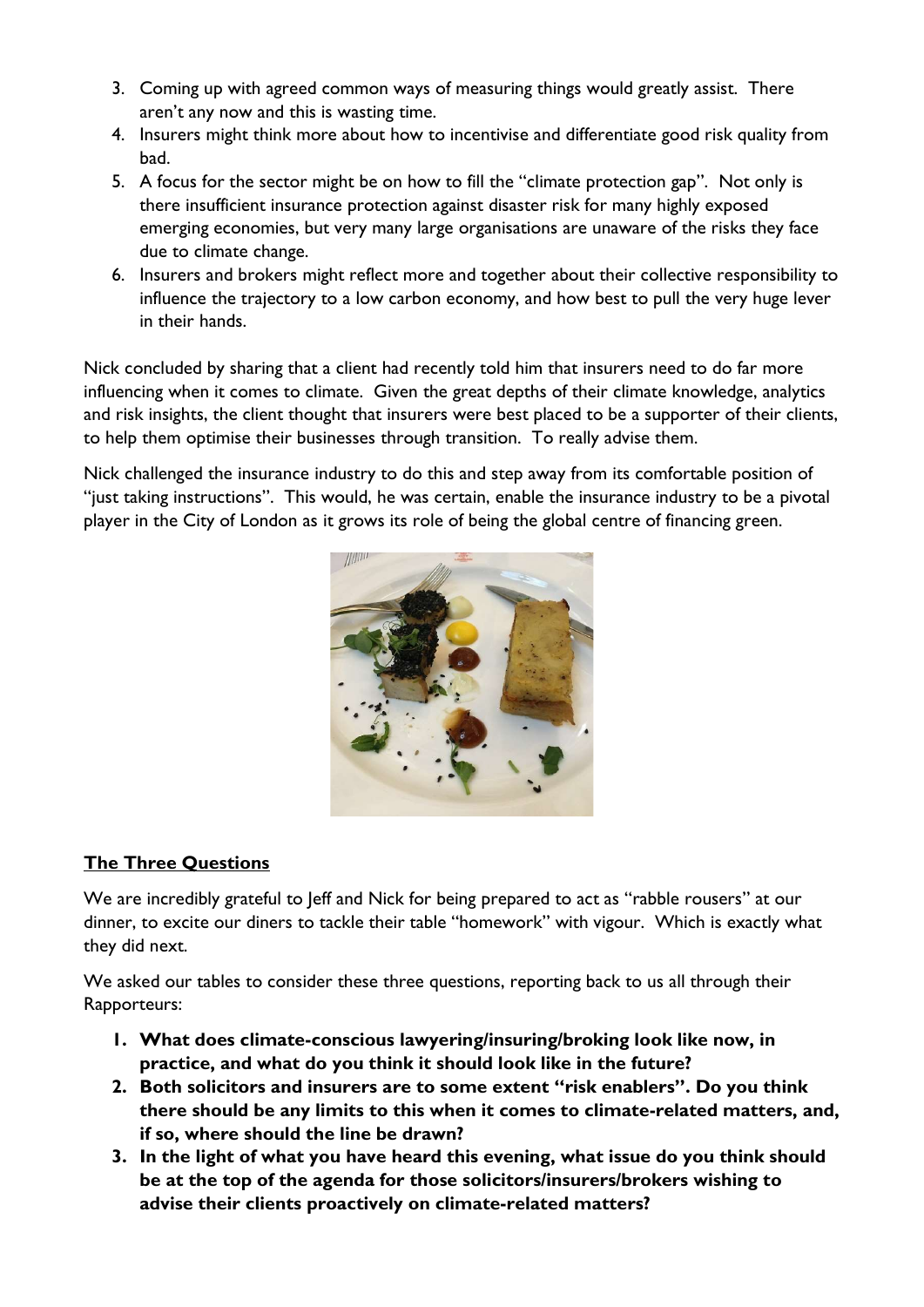### Themes from Table Discussions



A lively and engaged debate followed on the tables and the table Rapporteurs, facilitated by Lubna, help us to identify these common themes:

### 1. It's hard, but that doesn't mean we shouldn't try

It is far from clear, currently, who draws the line when it comes to climate-conscious lawyering, insuring and broking. Is it lawyers, insurers and brokers themselves or their regulators? And do a range of other stakeholders (such as a business's clients, insurers, talent and even its competitors) all have a view which counts? There was a feeling among some that lawyers, insurers and brokers might themselves "try harder" through a number of initiatives, ranging from upskilling their people to spot climate-related risks in their work through to seeking to define what best practice looks for their organisation/profession.

#### 2. Talking to each other is good, we need to share cross-sector

Critical mass is needed to support climate-conscious lawyering, insuring and broking. Whilst for example, few insurers would now cover Arctic drilling, this is an instance of something easy to identify as being inherently "bad" in climate-related terms whereas, in day-to-day practice, there are many grey areas. Businesses may decide, quite properly, to help clients who use but are transitioning from a heavy reliance on coal in their operations, but judging who is genuinely committed to achieving such a transition, with appropriate speed, is more difficult for professional services firms. Better metrics would assist with making client/matter acceptance decisions which can better take climate-related impacts into account.



### 3. We should push for and adopt common metrics

The lack of an agreed taxonomy may be holding back the efforts of solicitors, insurers and brokers to make informed decisions around climate-conscious lawyering, insuring and broking, as it is difficult to make good risk assessments without the right data and, further, to devise risk assessments policies/procedures to form part of an ERM programme. We might therefore push for more consistent and commonly understood ways of measuring the climate impact of a client or counter-party. This would help, for example, professional advisers to be more confident about a potential client's commitment to transitioning.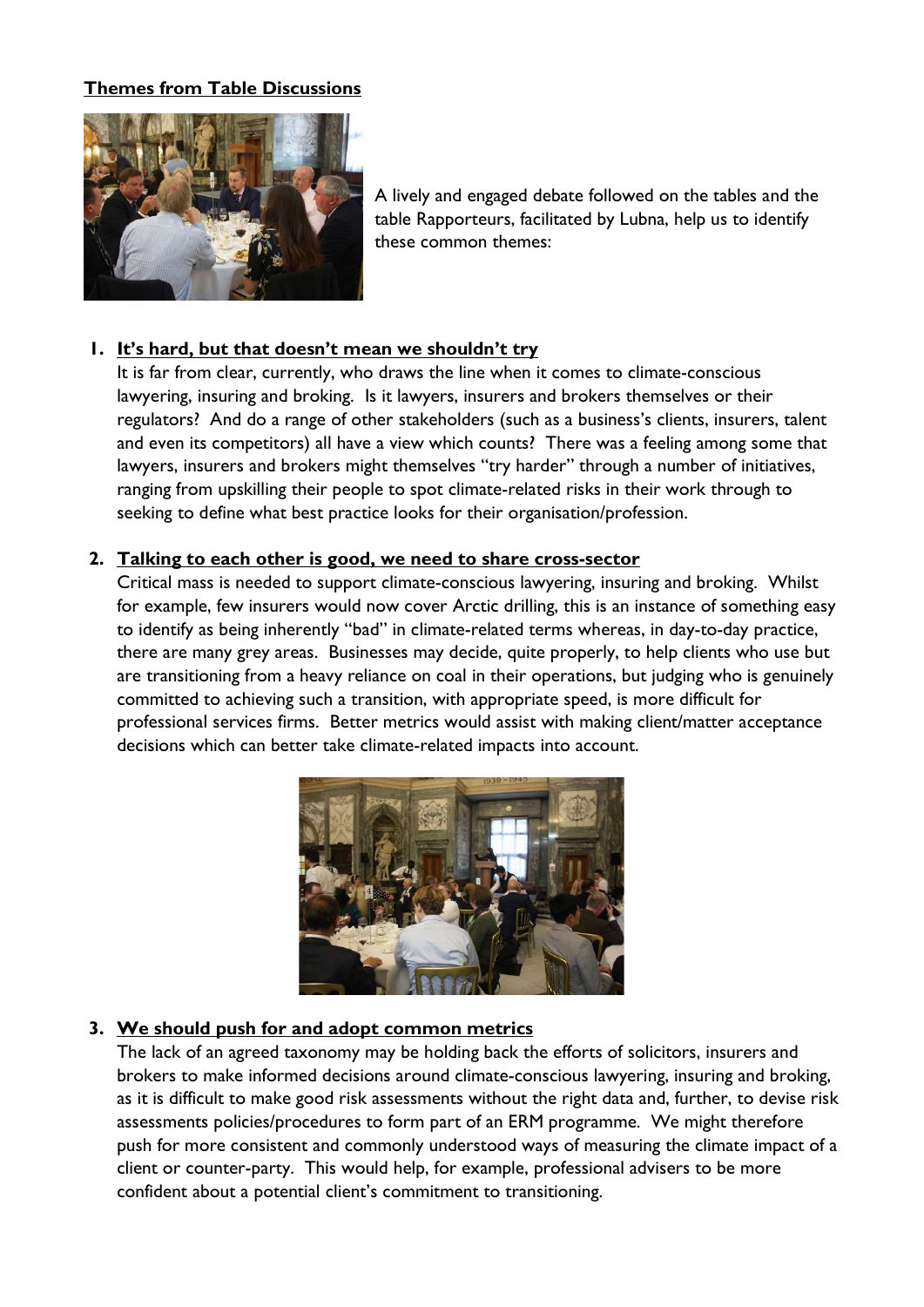### 4. Are individual solicitors quieter than insurers/brokers when it comes to climate?

There was a sense in the room from some that lawyers may not be as outspoken as insurers, as individuals in the workplace, when it comes to climate-related matters. Some insurance brokers noted, for example, that they are seeing a growing amount of employee activism in relation to climate-related matters. This might suggest that, in the world of insurance broking at least, employees expect to see a greater alignment between their personal values and those of their employer. That said, there was a general acknowledgement that interviewees are increasingly asking, at interview, about the climate related credentials of their potential employer, not just in relation to the organisation's own operations and how "green" their offices and immediate footprint are, but in relation to the work they choose do and who they choose to do work for. Both solicitors and insurers are, of course, people-driven businesses and so it was acknowledged that what the talent of the future thinks and wants on climaterelated matters has the potential to be impactful.



#### 5. Better understanding your own risk exposure might be a driver

Whether, for example, solicitors have a duty to advise their clients on climate-related issues, as a legal or regulatory obligation or demanded by professional ethics, was thought to be an important factor. To the extent that such a duty exists, and is complied with, clients would have to listen to what their lawyers might say and this could be influential. Further, the risk of being sued for giving negligent advice compels most to comply – meaning that the existence of a legal or regulatory duty to advise on climate-related risks would ultimately be more effective than a duty which is felt to be "simply" moral or ethical, and possibly subjective and personal.

### 6. Eat what you don't kill?

In crude terms, a remuneration policy which is heavily weighted towards how much revenue an individual generates for a business tends to motivate individuals to bring in and do work, regardless of whether the client or job in question is "good" or "bad" from a climate-related perspective. This, coupled with cash in/cash out models, can drive short-term decision-making around the type of work to be done. Might both solicitors and insurers pay more attention to clients and work turned down, and why, and give appropriate credit for declining the "wrong" kind of client or work? As a first step, it was suggested that solicitors and insurers might develop better internal systems for measuring how often and why they say "No" to new business.